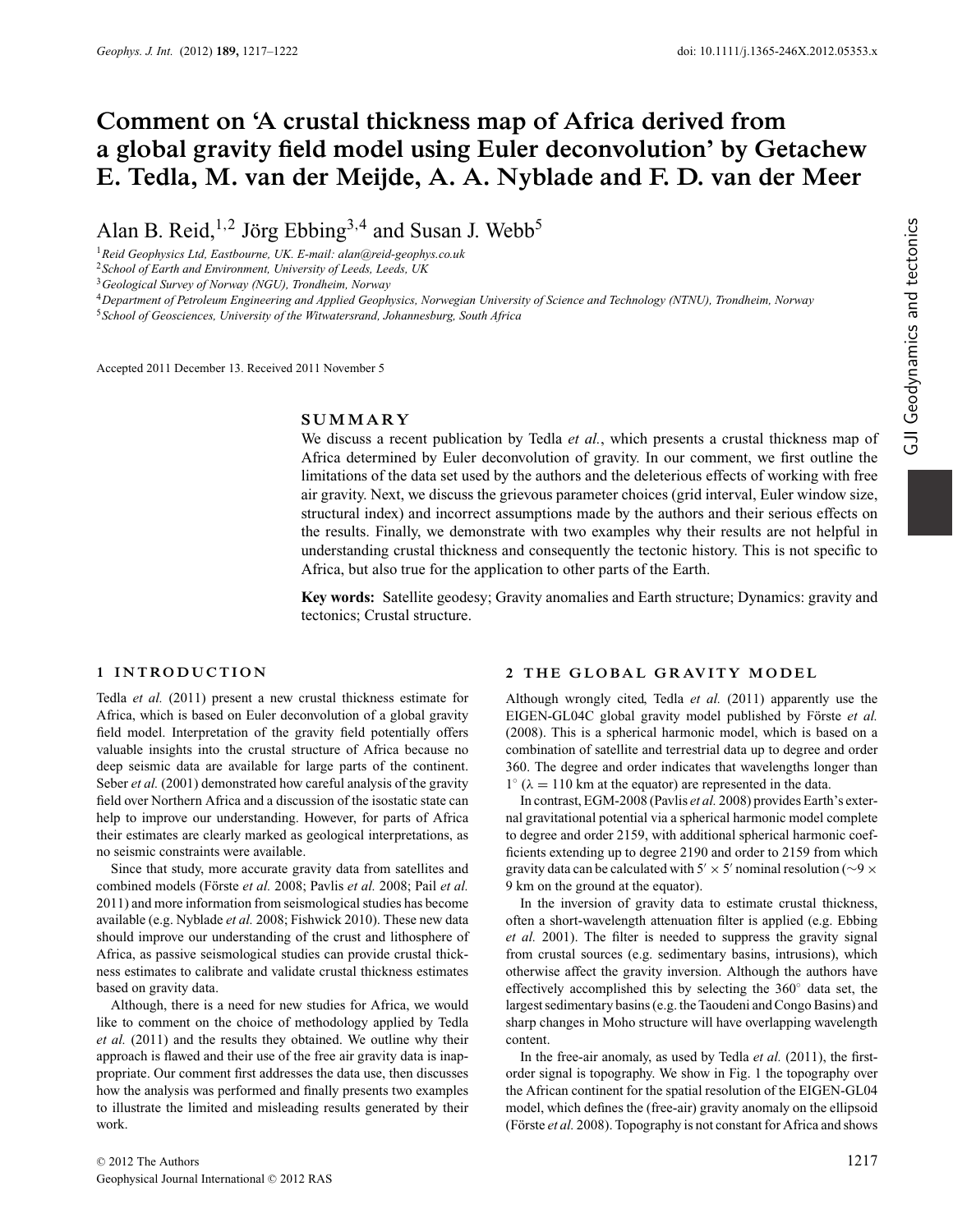

**Figure 1.** Long-wavelength topography of Africa based on ETOPO1. Wavelengths <10 km were removed from the map.

clear regional variations, which will be reflected in the gravity signal and crustal thickness. Conventionally, to illustrate crustal sources and crustal thickness, the gravity effect of topography is removed by calculating Bouguer anomalies.

This means that the use of the global gravity model may be well suited to estimate the crustal thickness, with the following two limitations.

(1) Crustal thinning at shorter wavelengths (i.e.<100 km) cannot be resolved and the topographic signal should be removed from the data. The topographic signal dominates the free-air anomaly.

(2) The gravity effects of large sedimentary basins must be recognized and included in any analysis.

Forward and inverse modelling of satellite fields is helpful, especially in combination with ground data. Over the scale of Africa, a simple gravity inversion would be misleading as different tectonic domains are present which result in variable thicknesses. These need to be constrained by seismic data.

## **3 USE OF EULER DECONVOLUTION**

Euler methods as applied to geological interpretation were originally developed for use on magnetic field profile measurements (Thompson 1982) and extended to gridded data by Reid *et al.* (1990), who also recognized that it had potential for application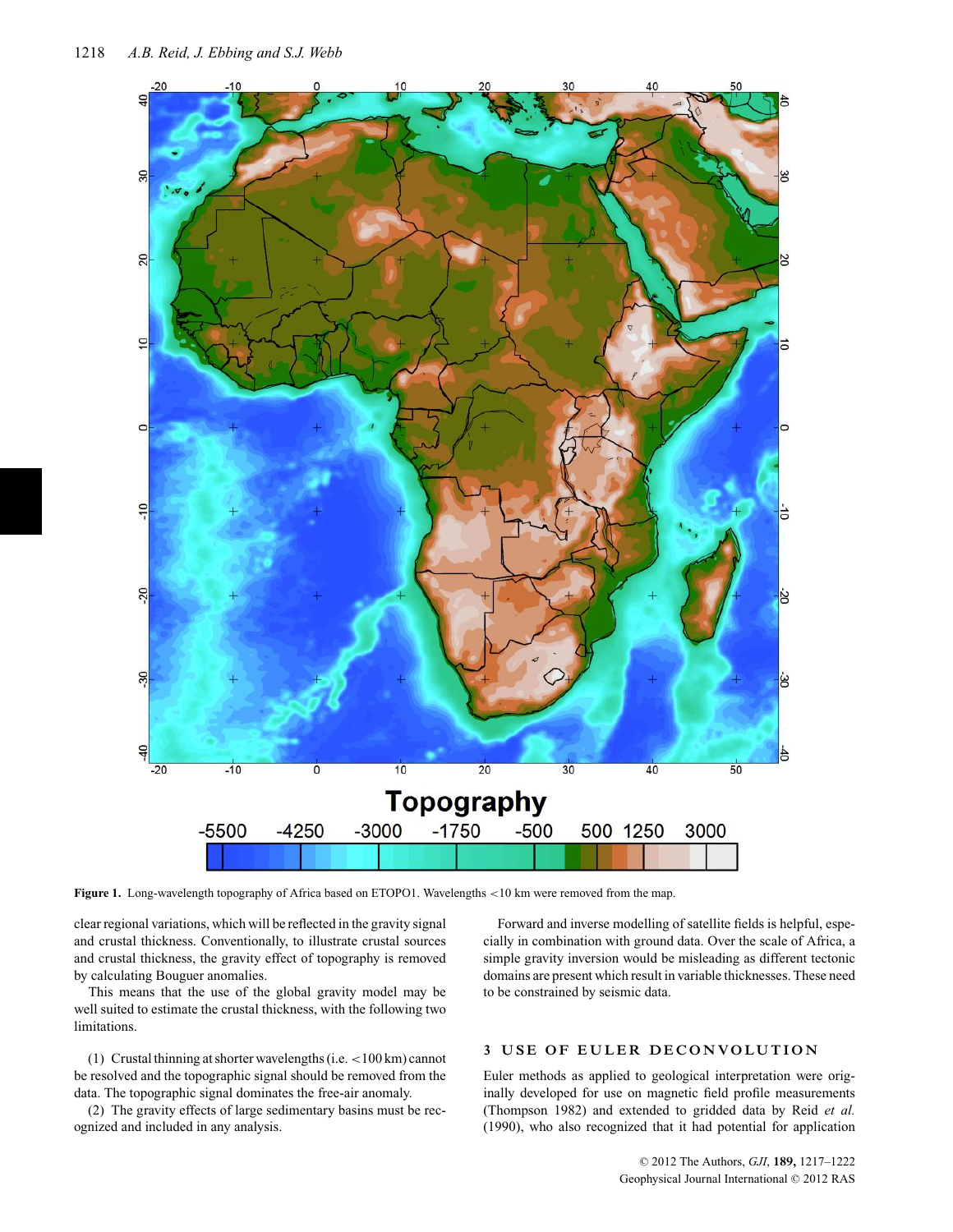to gravity data, but did not show any gravity models or examples. They derived an incorrect structural index for the gravity field of a finite step. Most subsequent work has concentrated on applications to magnetic fields, but work on gravity fields has been presented by a few workers. Three different approaches to the Euler deconvolution of gravity have been used.

(1) Klingelé *et al.* (1991) and Marson & Klingelé (1993) exploit Poisson's relation to recognize the fundamental relationship between gravity and magnetic fields from the same source and treat the vertical gradient of gravity as a pseudo-magnetic field, proceeding thereafter as if the data were magnetic data. They demonstrate that this approach is effective on an engineering scale (up to 1 km wavelengths).

(2) Keating (1998), Zhang *et al.* (2000) and Reid *et al.* (2003) work directly with gravity observations and their calculated or measured gradients and choose the structural index keeping in mind that they are dealing with gravity data.

(3) Stavrev (1997) and Stavrev & Reid (2007, 2010) recognize that the strict concept of homogeneity requires that all variables with the dimension [Length] should be included in the analysis. This allows them to treat more realistic model types including sources such as thick steps which cannot be fully located with a single (*X*, *Y*, *Z*) source point.

Approaches (1) and (2) above are restricted to models which can be located by a single (*X*, *Y*, *Z*) source point and display an integer non-negative structural index, because their derivation effectively assumes a power-law field fall-off with distance (Thompson 1982). Tedla *et al.* (2011) use approach (2). They use commercial software obtained from Geosoft. This commercial package is an exact (and licensed) implementation of the algorithm published by Reid *et al.* (1990). As Reid *et al.* (1990) make clear, this approach is powerful but it has limitations and can only be expected to produce reliable results with carefully chosen grid interval, window size and structural index.

In our view, Tedla *et al.* (2011) make several errors in their data preparation and in the choice of processing parameters, sufficiently serious to cast grave doubt on the validity of their results. We enumerate them here.

#### **3.1 Data preparation**

The paper itself has sparse information about the data preparation. It refers to a high-pass filter with 1000 km cut-off wavelength and mentions a 0.25◦ grid used for input to the Euler software, but that is all. The authors have been kind enough to provide extra detail (G. E. Tedla, personal communication, 2011). The original data from the EIGEN-GL04C gravity model were in the spherical geodetic coordinate system with a grid interval of 0.25◦. They were then projected to a World Mercator system and resampled to 5-, 6- and 7-km grid intervals and one of these grids was used for input to the commercial Euler deconvolution software.

Even assuming perfect input data, we see two problems with this procedure.

(1) The reprojection introduces a scale distortion at significant distances from the equator. At the latitude of Cairo (30◦ N) the scale is exaggerated by 15 per cent. At the latitude of Cape Town (34◦ S), the scale is exaggerated by more than 20 per cent. The lateral scale exaggeration will give rise to the same depth exaggeration, using almost any numerical depth estimation procedure. To overcome this, it would be necessary to use something like a Lambert Conformal Conic projection and a banding approach.

(2) The resampling interpolates from an original spherical harmonic model containing wavelengths longer than 1◦ via a grid interval of 0.25◦ (23–28 km, depending on latitude) to 5–7 km. The Nyquist wavelength (shortest wavelength represented—Nyquist 1928) in the original data source is about 110 km. The interpolation necessarily adds no independent information to the data set. The finest scale valid information that can possibly be in the data set is at the Nyquist wavelength of the original spherical harmonic model.

## **3.2 Choice of window size**

Tedla *et al.* (2011) discuss the choice of window size and misquote Reid *et al.* (1990) as saying that 'reliable solutions could be obtained within a maximum depth of three times the window size or within a minimum depth equivalent to the window size'. On this basis, they use a window size of 20 km  $\times$  20 km. In fact, Reid *et al.* (1990) wrote 'Minimum depths returned are about the same as the grid interval. Maximum depths are about twice the window size'. This is altogether different. We hope that this comment will help set the record straight. We note that Tedla *et al.* (2011) tested a range of window sizes (their table 3) and settled on 20 km square because it gave the best overall fit to the chosen seismic stations in Tanzania. However, in fact, their fig. 4 shows that even this window size gives results which are so poor as to be near meaningless, showing almost no correlation between their depth estimates and seismic depths. The science underlying the window size rule is that any depth estimation procedure ultimately relies on the field curvature within the data window used. Any window smaller that the original data interval (before interpolation) is unlikely to contain a good sampling of any curvatures present. In our view this data set requires a window size between 100 km and 200 km square to be consistent with the spherical harmonic data used.

#### **3.3 Choice of structural index**

Tedla *et al.* (2011) misquote Mushayandebvu *et al.* (2001) as recommending the use of a structural index value of 0.5 for a horizontal sheet or sill-type interface for gravity data. The misquoted paper is exclusively concerned with magnetic fields and not gravity fields and does not at any point use or advocate the use of 0.5 as a valid SI for magnetic or gravity fields! The correct SI for the gravity field of a thin sheet is in fact 0.0, as is explained fully in Stavrev (1997). The equivalent magnetic SI is 1.0, as would be predicted on the basis of Poisson's relation between the two.

We would like to take this opportunity to remark that the SI value is not a 'tuning' parameter which may be chosen to achieve a 'best fit' to depths obtained by other means. It carries direct implications for the geometry of the source. Stavrev (1997) gives a full table of valid SI values and their implied geometries, both for the simplified case of idealized extreme source bodies and for the more general case.

### **3.4 Depth biases and depth uncertainties**

The choice of input data and the data treatment will necessarily attenuate detail, so that the sharpest features in the gravity field will be represented by lower curvatures than exist in reality. This will bias any depth estimates to higher values. The small deconvolution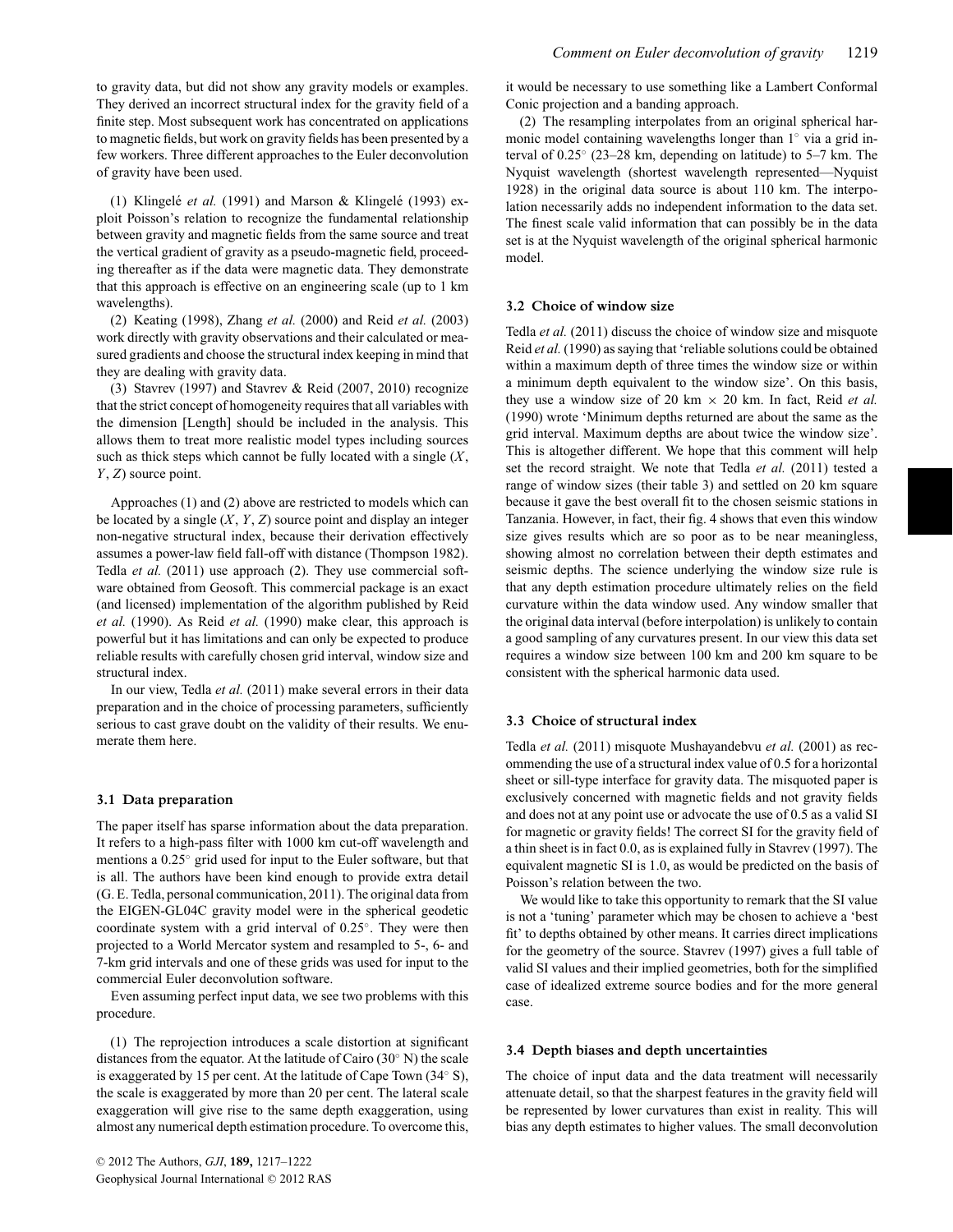window size will tend to return depths in the lower part of the possible range, biasing depth solutions towards shallower values. The high structural index (0.5 instead of zero) will bias deconvolution depths to deeper values (Reid *et al.* 1990). Since each of these biases will be associated with increased uncertainty and the biases operate in both directions, we think it has been possible to arrive at a plausible final average depth.

However the depth uncertainty returned by the deconvolution software is only the window statistical estimate of uncertainty. It assumes the gridpoints in the window are independent observations, which is certainly not true. The true uncertainty is always greater (in this case we surmise it is very much greater).

Tedla *et al.* (2011) show plots of their Euler depths versus seismic depths for a range of SI between 0 and 2 (their fig. 4). On the basis of their fig. 4 alone, the most robust conclusion should be that their gravity depths are very poor predictors of seismic depth at any SI.

#### **4 COMPARISON WITH SEISMIC DATA**

The reliability of Euler analysis for these gravity data is in grave doubt, as has been shown above. Nevertheless, we would like to demonstrate that the data provided by Tedla et al. (2011) as supplementary data to the paper are of limited use and should best not be used.

To examine the validity of the results, we compare in Fig. 2 the difference between the Tedla *et al.* (2011) crustal thickness and a crustal thickness estimate for southern Africa from Webb (2009). The latter is based on combination of gravity modelling and a series of seismic data acquired over several decades (e.g. Willmore *et al.* 1952; Durrheim *et al.* 1992; Hanka *et al.* 2000; Nguuri *et al.* 2001). The compilation by Webb (2009) of these seismic data demonstrates large crustal thickness variations from 50 to 30 km with wavelengths of less than 100 km across southern Africa, which indicate different tectonic settings.

The compilation by Tedla *et al.* (2011) does not show the same features. Crustal thickness here, as for the rest of Africa, is very homogenous. The link to tectonic province is less clear, even though most seismic depth estimates are within  $\pm 5$  km difference to their estimates. However, substantial areas have a larger difference and this cannot be explained by narrow rifts or gradual Moho, but only by an incorrect crustal thickness. The crustal thickness estimates by Tedla *et al.* (2011) do however correlate to some extent with topography, which indicates that the results partly reflect the use of the free-air instead of the Bouguer anomaly.

As a second example, we applied the methodology as outlined by Tedla *et al.* (2011) to the Fennoscandian shield. For this region, a well-defined database has been developed recently (e.g. Grad *et al.* 2009; Stratford *et al.* 2009). Fig. 3 shows the 'crustal thickness' following the methodology by Tedla *et al.* (2011) and from seismic estimates. Although large parts of the area show a difference of less than ±5 km, the 'Euler' thickness has a completely different character from the seismic thickness estimates. Large parts show deviations up to 20 km in difference and this can be explained by the complexity of the density distribution in the crust and uppermost mantle. In Fennoscandia, the peculiar situation occurs that the deepest crust (>40 km) occurs beneath areas of low topography and that beneath high topography crustal thickness is moderate (30–40 km). This is similar to southern Africa, where the Limpopo belt has thick crust (∼50 km Nguuri *et al.* 2001) with locally lower topography, but the seismic stations closest to Lesotho have moderate crustal thickness values. For both regions, this observation is in opposition to the gravity signal, which would imply the presence of a crustal root, when assuming simple Airy isostasy.

The 'Euler' method as proposed by Tedla *et al.* (2011) does not present this characteristic and so presents a misleading picture of the tectonic situation of Fennoscandia. Hence, in addition to the flaws in the application of Euler deconvolution, it can be misleading to explain the observed long-wavelength gravity field by changes in crustal thickness only, disregarding lateral density variations associated with tectonic regions. In Africa, crustal structure beneath the cratons certainly can be expected to be different from the situation in the rift systems. This is already indicated by seismological studies of Africa, which show clear changes in the upper mantle structure (e.g. Begg *et al.* 2009; Fishwick *et al.* 2010).

## **5 CONCLUSIONS**

Satellite gravity data complement the existing local and regional data sets by providing a globally unified data set. However, local structures below the minimum wavelength content cannot be resolved in such a data set, while superposition of the gravity contributions of crustal (large scale basins and features), Moho variations and upper mantle sources makes a unified interpretation difficult for a large area such as Africa where these contributions are likely to overlap in wavelengths. The gravity field might not be a good



**Figure 2.** Southern Africa: (a) crustal thickness after Tedla *et al.* (2011), (b) after Webb (2009) based on Nguuri (2004). The circles indicate seismic stations used in compiling the thickness maps. (c) Difference between the compilations in (a) and (b). Black squares indicate locations of seismic stations.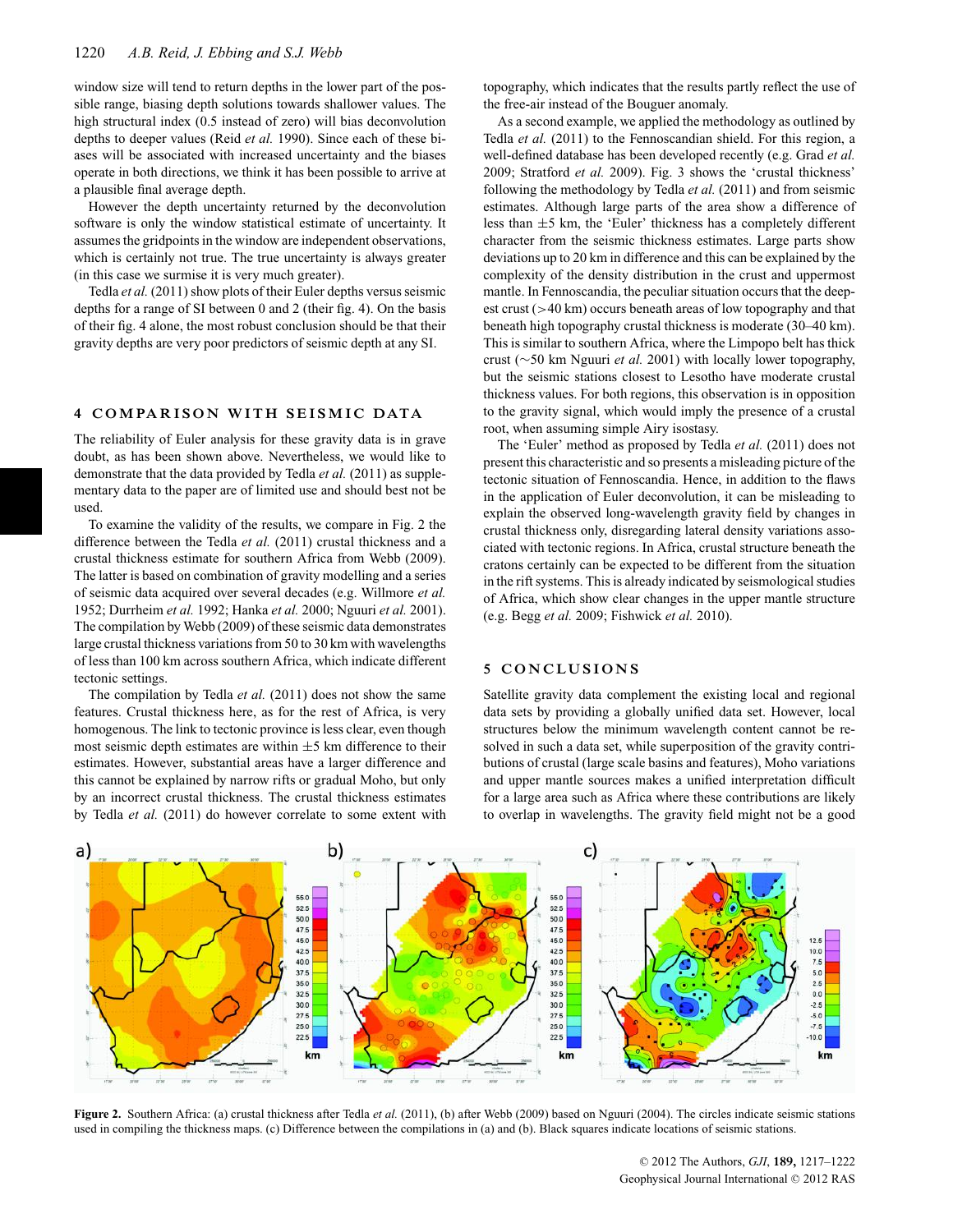

**Figure 3.** Fennoscandia: (a) long-wavelength free-air anomaly (wavelength >110 km), (b) Moho depth compilation based on Grad *et al.* (2009) and Stratford *et al.* (2009), (c) crustal thickness after the Euler–Tedla method and (d) difference between the seismic and 'Euler–Tedla' depth.

indicator of crustal thickness variations and hence any reasonable estimates of crustal thickness by inverting or forward modelling must use the available seismic data and models as constraints as much as possible.

If carefully done, depth estimates from gravity data, ideally combined with isostatic studies, can provide valuable insights into a study area. A first step in such a careful analysis is to remove the well-known topographic signal from the gravity field. The next step is to choose a suitable method.

The use of the Euler deconvolution method as applied by Tedla *et al.* (2011) does not provide new and useful results, but merely demonstrates that potential field data can produce misleading